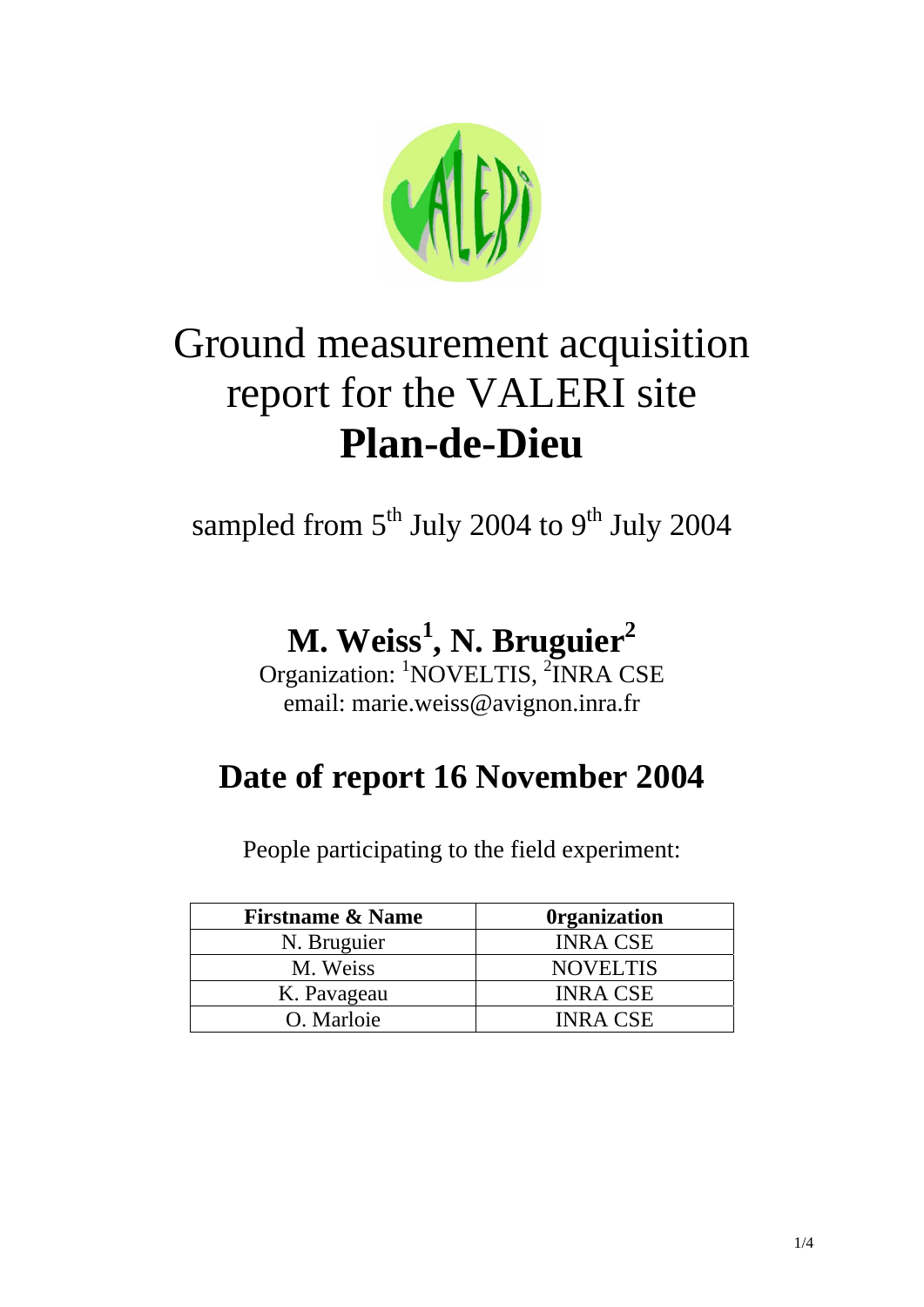### **Site coordinates**

|                    |             | Lat-Lon, WGS-84 | UTM 31 North, WGS-84 |          |  |
|--------------------|-------------|-----------------|----------------------|----------|--|
|                    |             | (degrees)       | (meters)             |          |  |
|                    | Lat.        | Long.           | Easting              | Northing |  |
| Upper left corner  | 44.21262997 | 4.92958441      | 654150               | 4897300  |  |
| Lower right corner | 44.18499598 | 4.96621716      | 657150               | 4894300  |  |
| Center             | 44.19881438 | 4.94790506      | 655650               | 4895800  |  |

# **Ground control points**

\* This is extracted from the Excel file GPSplandeDieu2004.xls

| GCP1              | A | 7 | 5 | 15 | 25 | 655466 | 4896261 | crossing Roads Rasteau/cairanne; Domaine Brusset |
|-------------------|---|---|---|----|----|--------|---------|--------------------------------------------------|
| GCP2              | A | 7 | 5 |    |    | 655233 | 4896356 | path inside the vineyards, around ESU1           |
| GCP3              | A | 7 | 5 | 16 | 35 | 655200 | 4896341 | path inside the vineyards, around ESU1           |
| GCP4              | B |   | 6 | 10 | 21 | 656134 | 4894194 | crossing roads D23 / D8, "distillerie"           |
| GCP <sub>5</sub>  | B | 7 | 6 |    |    | 656035 | 4894504 | first path on the left (W) "Bois des dames"      |
| GCP <sub>6</sub>  | B |   | 6 | 10 | 34 | 655524 | 4894071 | end of the path, bare soil ploughed              |
| GCP7              | B | 7 | 6 | 10 | 45 | 655104 | 4894493 | two pines crossing paths                         |
| GCP8              | B |   | 6 | 10 | 50 | 655331 | 4894667 | path, end of bare soil ploughed                  |
| GCP9              | B | 7 | 6 | 10 | 52 | 655388 | 4894711 |                                                  |
| GCP <sub>10</sub> | B | 7 | 6 | 12 | 38 | 655092 | 4895177 | wood's East corner                               |
| GCP11             | B | 7 | 6 | 12 | 40 | 655016 | 4895375 | wood's North corner                              |
| GCP12             | B | 7 | 6 | 12 | 47 | 654853 | 4895267 | wood's West corner                               |
| GCP13             | B | 7 | 6 | 15 | 31 | 655259 | 4895113 |                                                  |
| GCP14             | B | 7 | 6 | 15 | 35 | 655855 | 4895075 | cedre crossing path                              |
| GCP15             | B |   | 6 | 16 | 18 | 654997 | 4894704 | little wood                                      |

# **Description of the site and land cover**

#### *Category according to IGBP classification*

Cropland.

#### *Comments on the land cover*

The site corresponds to vineyards in the South East of France ("Côtes-du-Rhône Village"). Vineyards are very heterogeneous, aging from one year to several, and cultivated using different techniques (gobelet, palissage 1 fil, palissage 3 fils). Among the vineyards, some areas of trees (oaks) can be founded.

#### *Topography*

The area is flat at about 100 m altitude.

#### *Land cover map*

No land cover map is available.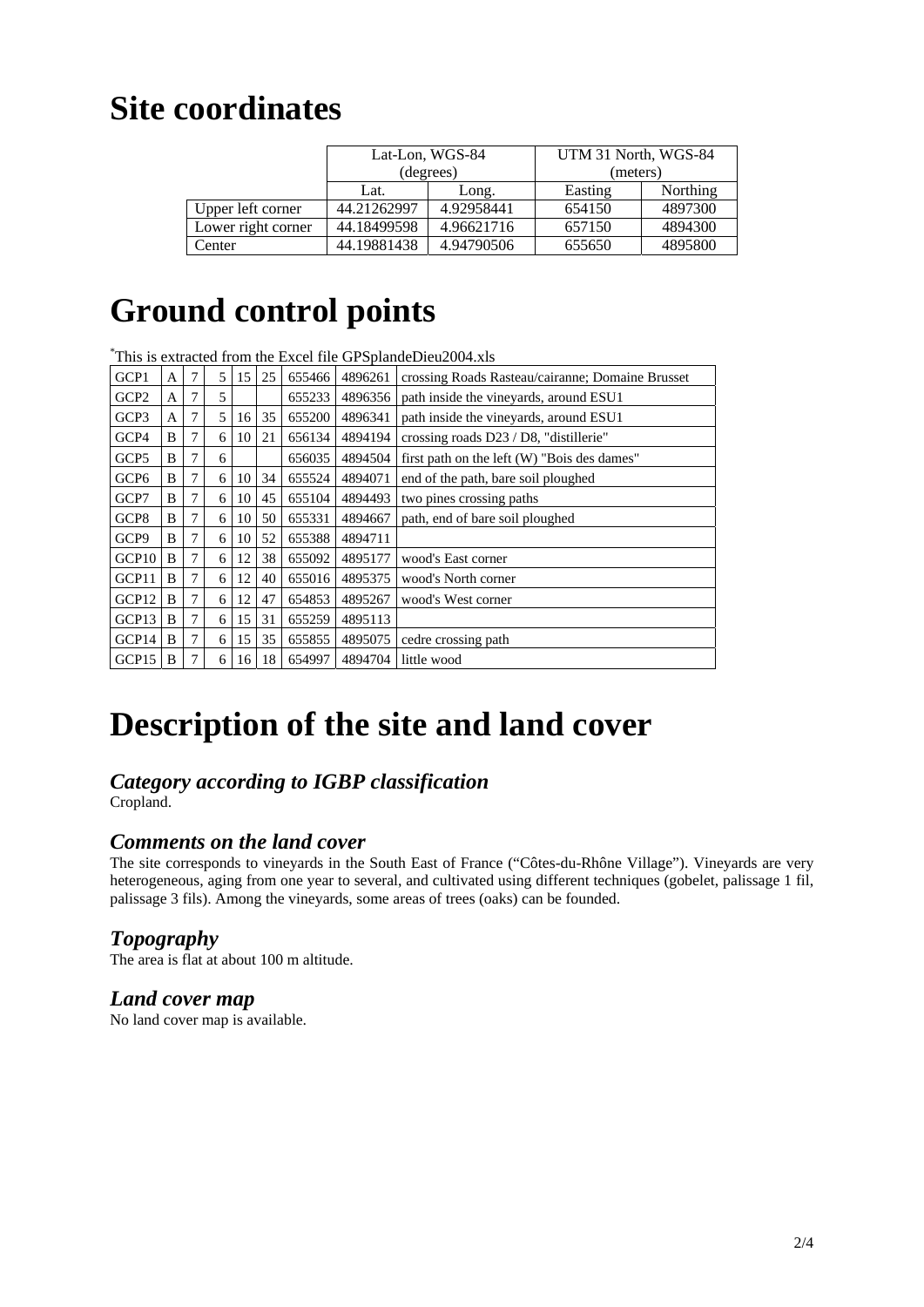# **Spatial Sampling scheme**

#### *Sensors used for sampling the ESUs*

| <b>Method</b>             | <b>Comments</b> |
|---------------------------|-----------------|
| Hemispherical photographs |                 |
| <b>LAI2000</b>            |                 |
| <b>TRAC</b>               |                 |
| Ceptometer                |                 |
| Direct measurements       |                 |
| Other                     |                 |

#### *Sampling strategy for the ESU*

The sampling strategy has been slightly modified as compared to other VALERI sites to be adapted to vineyards. The ESU is still 20mx20m, the sampling consists in acquiring 2x8 images along the ESU as described in figure 1:



# **The high spatial resolution image**

#### *Satellite*

Satellite used HRV2, SPOT 2 Level of processing SpotView Basic Acquisition date 29 June 2004

Projection type UTM 31 North, WGS-84